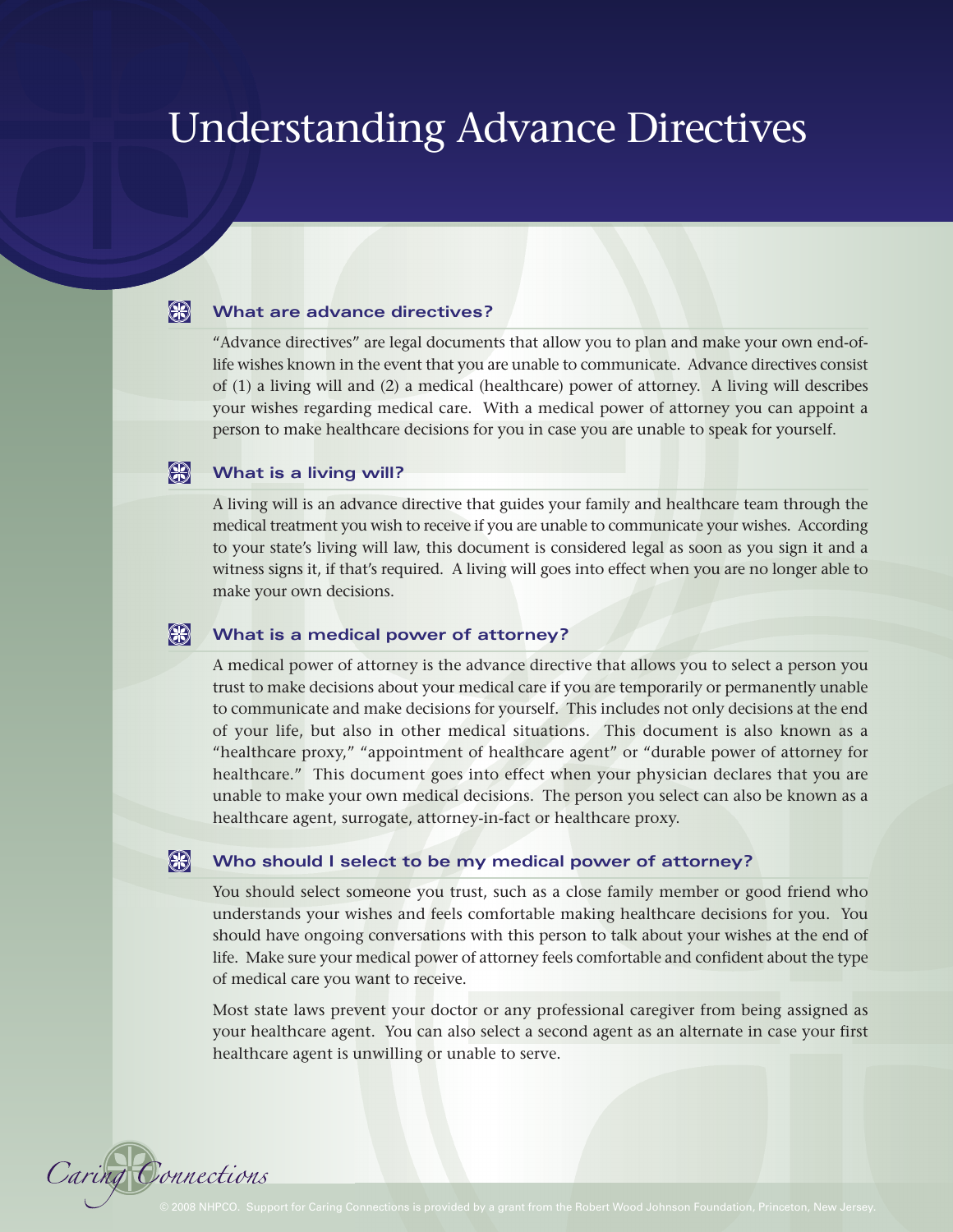# $\bigcirc$ **What do I need to know about end-of-life decisions to prepare my advance directive?**

# **Learn about life-sustaining treatments**

Life-sustaining treatments are specific medical procedures that support the body and keep a person alive when the body is not able to function on its own. Making the decision about whether or not to have life-sustaining treatments can be a difficult decision depending on your situation.

You might want to accept life-sustaining treatments if they will help to restore normal functions and improve your condition. However, if you are faced with a serious life-limiting condition, you may not want to prolong your life with life-sustaining treatment. The most common end-of-life medical decisions that you, family members or an appointed healthcare agent must make involve:

- **◆ Cardiopulmonary Resuscitation (CPR)**
- **◆ Do Not Resuscitate Order (DNR)**
- **◆ Do Not Intubate Order (DNI)**
- **◆ Artificial Nutrition and Hydration**

#### $\bigcirc$ **What is cardiopulmonary resuscitation (CPR)?**

Cardiopulmonary resuscitation (CPR) is a group of procedures used when your heart stops (cardiac arrest) or breathing stops (respiratory arrest). For cardiac arrest the treatment may include chest compressions, electrical stimulation or use of medication to support or restore the heart's ability to function. For respiratory arrest treatment may include insertion of a tube through your mouth or nose into the trachea (wind pipe that connects the throat to the lungs) to artificially support or restore your breathing function. The tube placed in your body is connected to a mechanical ventilator.

#### $\bigcirc$ **What is a Do Not Resuscitate (DNR) order?**

A Do Not Resuscitate (DNR) order is a written physician's order that prevents the healthcare team from initiating CPR. The physician writes and signs a DNR at your request or at the request of your family or appointed healthcare agent if you do not want to receive CPR in the event of cardiac or respiratory arrest. The DNR order must be signed by a doctor otherwise, it cannot be honored. DNR orders:

**◆** Can be cancelled at any time by letting the doctor who signed the DNR know that you have changed your decision.

Caring Connections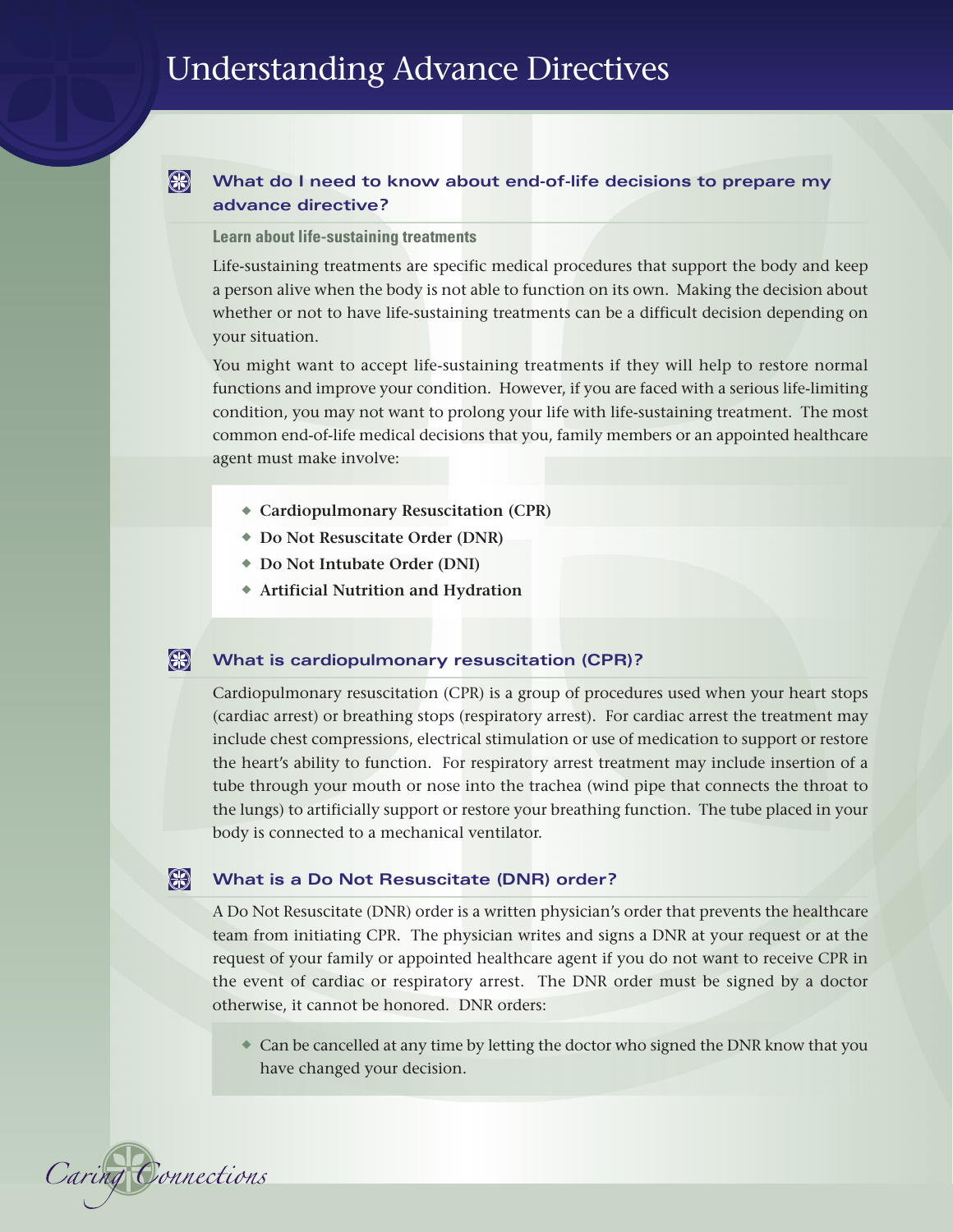- **◆** Remain in effect if you transfer from one healthcare facility to another. However, consult the arrival facility's policy to make sure. Also, the DNR may not be honored if you are discharged from the facility to your home if your state does not have an out-of-hospital DNR policy.
- **◆** May not be honored during surgery but this is something very important to discuss with your surgeon and anesthesiologist before surgery so your wishes are honored.
- **◆** Should be posted in the home if that is where you are being cared for.

If there is no DNR order, the healthcare team will respond to the emergency and perform CPR. The team will not have time to consult a living will, the family, the patient's healthcare agent or the patient's doctors if they are not present.

#### $\bigcirc$ **What is a Do Not Intubate (DNI) order?**

When you request a DNR order, your physician may ask if you also wish to have a "do-not-intubate" order. Intubation is the placement of a tube into the nose or mouth in order to have it enter your windpipe (trachea) to help you breathe when you cannot breathe adequately yourself. Intubation might prevent a heart attack or respiratory arrest.

Refusal of intubation does not mean refusal of other techniques of resuscitation. If you do not want mechanical ventilation (breathing), you must discuss intubation because it may be included as part of a DNR order. Even if you have completed a DNR order that does not mean that you have refused to be intubated. If you do not want life mechanically sustained, you must discuss your decision about intubation with your doctor.

#### $\bigcirc$ **What is artificial nutrition and hydration?**

Artificial nutrition and hydration are treatments that allow a person to receive nutrition (food) and hydration (fluid) when they are no longer able to take them by mouth. This treatment can be given to a person who cannot eat or drink enough to sustain life. When someone with a serious or life-limiting illness is no longer able to eat or drink, it usually means that the body is beginning to stop functioning as a result of the illness.

#### $\bigcirc$ **How can I prepare my advance directive?**

You can fill out a living will and medical power of attorney form without a lawyer. The National Hospice and Palliative Care Organization, your state hospice organization, local hospitals, public health departments, state bar associations or state aging offices provide state-specific forms and instructions. It is very important that you use advance directive forms specifically created for your state so that they are legal. Read the forms carefully and make sure you follow legal requirements determined by your state. You may need to have a witness signature and get the forms notarized (signed by a notary public.)

Keep your completed advance directive in an easily accessible place and give photocopies to your primary medical power of attorney and your secondary, alternate agent. This document stays in effect unless you cancel it or decide to complete a new one with changes.